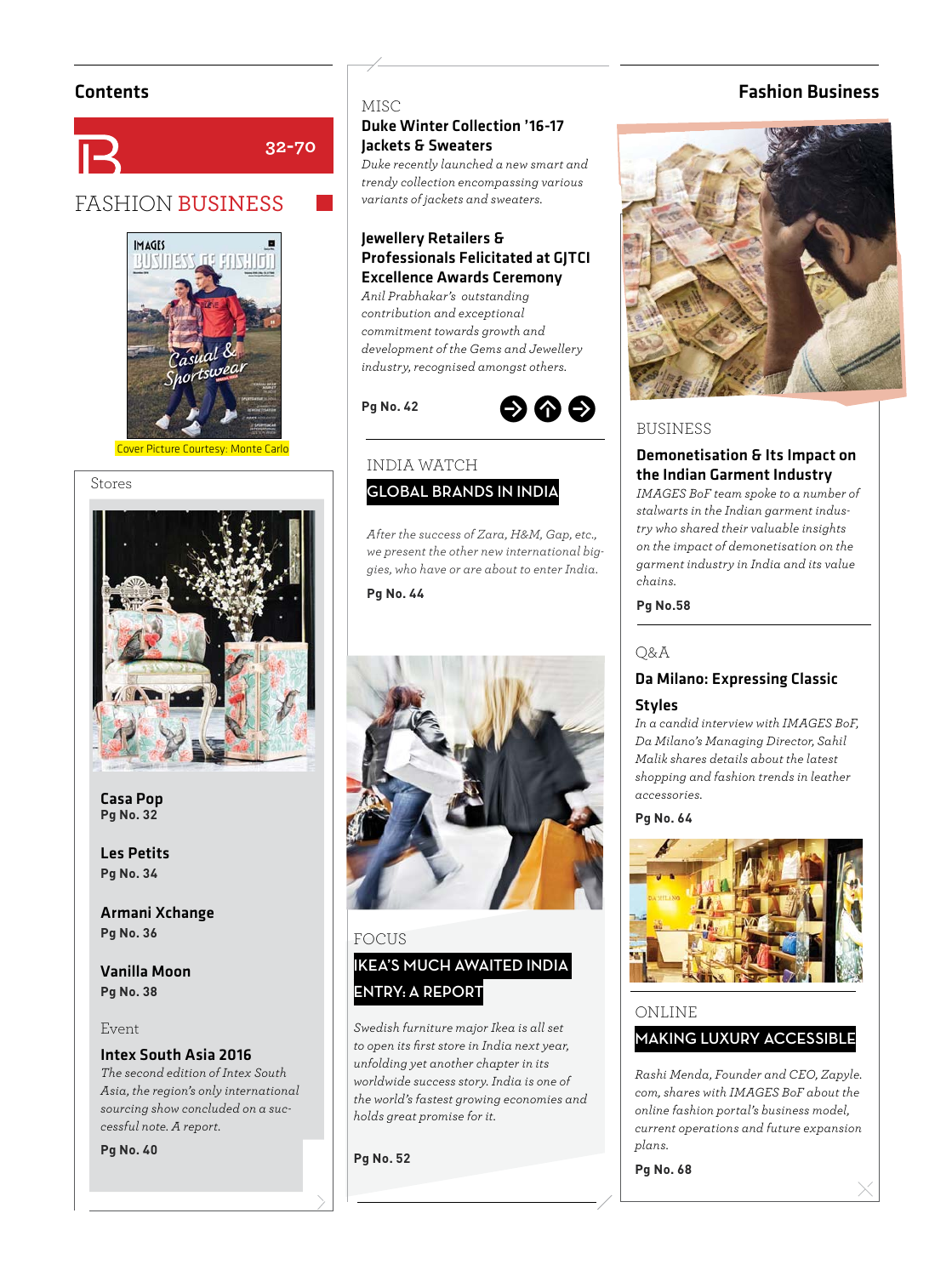#### Contents



**74-125**

 $\overline{\mathbf{Q}}$ 

## FASHION RETAIL

INDUSTRY TALK-1



#### What's Trending in Casual Wear & Athleisure?

*Discover what the industry biggies are betting on for the coming season in casual wear and athleisure.*



#### INDUSTRY TALK-2

#### Is India Sportswear Ready?

*Key market players talk about the sportswear market in India and how best it remains distinguished from casual wear and athleisure.*

## **Pg No. 98**

#### MY THOUGHTS

#### Active Wear: The New Behemoth in Making … Unearthing the **DYNAMICS**

*Nischal Puri, MD, Horizon Consulting India, talks about the kinetics inside the*  `*6000-plus crores category, the vector of the change and an analysis of the forces shaping the category.*

**Pg No. 104**



#### COVER STORY RESEARCH-1

## **CASUAL WEAR MARKET IN INDIA**

*Technopak sizes up the casual wear market in India which is fast growing aided by changing lifestyles, the actively growing middle class with high disposable income and increasing urbanisation.*

 $V$ 

#### **Pa No.74 Pg No.74**

#### **BRAND WATCH**

108 Black Panther

- 109 C9
- 110 Fitz
- 111 F-Street
- 112 GREENFIRDE
- 113 LOTTO
- 114 MONTE CARLO
- 115 MOUSTACHE JEANS & M BRAND
- 116 Numero Uno
- 118 Parx
- 120 Pepe Jeans
- 122 Spykar
- 124 Success
- 125 William Hazlitt



#### Fashion Retail



#### COVER STORY RESEARCH-2

## **GLOBAL SPORTSWEAR & ITS GROWTH IN INDIA**

*Technopak makes a survey of both the global and the Indian sportswear markets and studies the key categories, growth drivers and emerging trends, including the fusion of sports and fashion.*

**Pg No. 81**